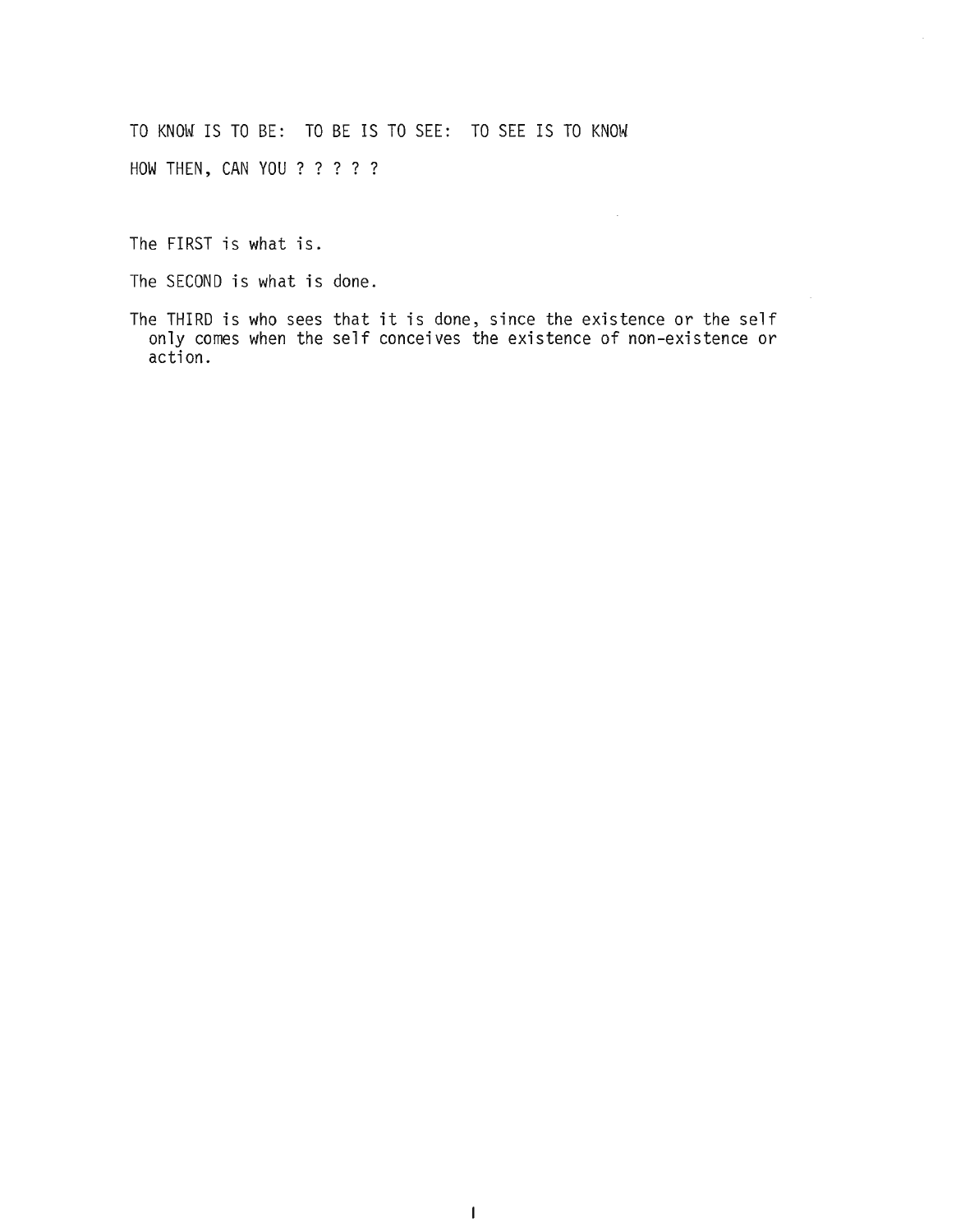#### INTRODUCTION TO THE KWAN MU HYUNG

After a hard session of sparring, students often comment that they have such a good feeling after fighting and that form practice is dull and uninteresting. They insist that fighting is the best kind of training as it leaves them both mentally and physically clean.

A strong and unusual case may be presented on behalf of the formal exercise.

It may be considered that each individual consciousness is a center of concentration in a field of awareness. The mind depends on, and serves this consciousness and the body depends on, and serves the mind. In Karate, the mind and body are unified and work as one. Three primary barriers can impede these actions; stress, apprehension, and anxiety.

Here we will consider stress as the inappropriate physical reaction to stimuli. For example, a man is talking on the telephone and the conversation heats up. His blood clotting mechanism accelerates, his adrenal secretions speed up, and all the systems that can help him survive in a life and death, blood and gore struggle start to function, and there he is on the telephone, a truly inappropriate stress reaction.

Apprehension in this lecture is used in the sense of fear or worry about the result of an action. The fear of consequence takes the mind forward and does not permit real concentration. If you knew you would die a miserable death tomorrow, could you calmly study now?

We will use anxiety as the fear of being alone, of not belonging to, or of being cast out from the group. If a man is with his girlfriend, for example, he must react to insults in a "manly" fashion or be thought of as less than a man.

During the practice sparring, the fighter's body prepares itself to fight and that is what it does. No bad stress response here. The body does what it is set up to do. The fighter is into the action; there is no time for apprehension. He is performing well and his acceptance is assured.

For this moment he is functioning as an effective ensemble with no mental or physical misreactions to make him feel bad. For him, it is only this way in combat.

In Kata, we do not have the crutchs of contact, the pressing moment, and the attacking enemy. We have only ourselves and the movement. The trick is to induce the same feelings and reactions into Kata that are found in fighting. Then, the master of the form may attain, alone, without an opponent, and whenever and as often as he chooses, the same mental and physical accomplishments as the "restricted fighter."

Kata then becomes a limitless study of a master's techniques and plans of attack, a statement of flexibility, and an exercise of the mind-body in concentration and awareness.

A truly formidable exercise.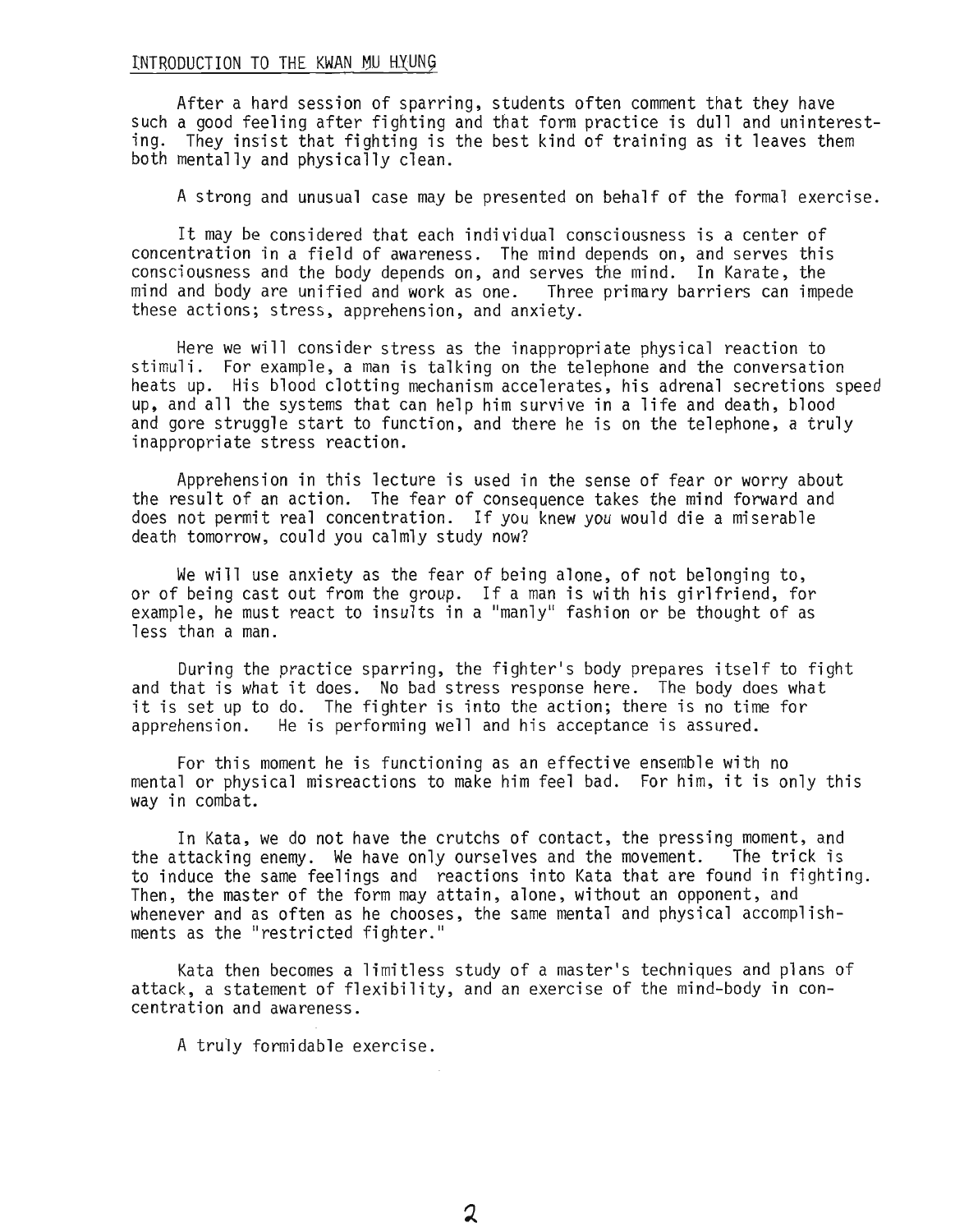#### INTRODUCTION TO KWAN MU FIRST EFFORT

Karate training can be loosely divided into three areas. In the center,<br>we find the drills and the exercises. On one side of the center we find the On one side of the center we find the formal exercise (Kata), and on the other side we find the free-fighting (Kumite). Research into technique is based on the formal exercise or textbook. In freefighting we leave the pure action of the Kata and apply what we have learned. By means of the drills and exercises, Kata and Kumite are tied together. Drillwork acts as a catalyst causing the lessons of Kata to transfer out of theory into the field of applied action. Originally, the inventors of Kata were renown fighters of the day and exploration into their Kata is necessary for a thorough training in the Martial Arts.

When we look closely at Kata we can find three basic types of action, better referred to as mannerisms and idioms. First we find the cultural heritage , second, the physical and psychological facets of the composer and/or performer, and lastly the pure action that the form attempts to teach. If we can remove the cultural idiom imposed upon the form, and those actions necessitated by the physical and psychological make-up of the various developers of Karate, then the pure action of technique may be contemplated. The problem not only becomes one of modulating kata to meet the demands of present day practicioners, but of deep and long lasting significance in the philosophical development of today's Karate.

Unlike ancient cultures, our culture is not faced with the ever present danger of physical attack. We do not have the same likelihood of being called on to defend ourselves by physical means. We are faced most often with mental and psychological bombardment on a day-to-day basis. Certain methods of attack and defense differ greatly in our society. Poking out the eyes or smashing the testicles may be a fair game in some parts of the world, but would offend the sensitivities of most of us. In our technical society we find our members asserting their authority and presence by psychological means instead of physical force.

Actual physical structure varies greatly within our culture as well as in relation to other peoples. Modifications must be made in technique to adapt striking with the hands and feet to our body structures. The problem is basic. Given the physical structure of the human body, how best can anatomy, psychology, and physical laws be combined to produce an efficient and sapient fighting unit.

Other factors also enter in. Since we drive many places instead of using more physical methods of transportation, our structures will be different from the plainsman, the mountainman, or the seafarer. The garb of each particular type of individuals will vary also in relation to climate. Techniques have to change to be efficient. The use of central heating not only affects the method and ability to perform, but also the type of technique used. For example, in a cold region with no central heating, the warm clothing may be impenetrable to many techniques and will limit the mobility of the fighters.

The First Effort of Kwan Mu is a study of the Pinan II and IV Kata in relation to the above factors. Without destroying the sense of rthymn of the Pinan forms KWAN MU SEEKS TO DERIVE THE PURE ACTION BY REMOVING CULTURAL, PHYSI-CAL, AND PSYCHOLOGICAL IMPOSITIONS. In this attempt to discover pure action, only the cultural heritage and the physical or psychological restraints are surpassed. What remains is the swift, accurate, and deadly Art of Karate. What remains is the swift, accurate, and deadly Art of Karate. NOTHING IS WASTED AND NOTHING IS WITHHELD. This realization of the essential transcends the physical and leads to enlightenment.

 $\mathcal{S}$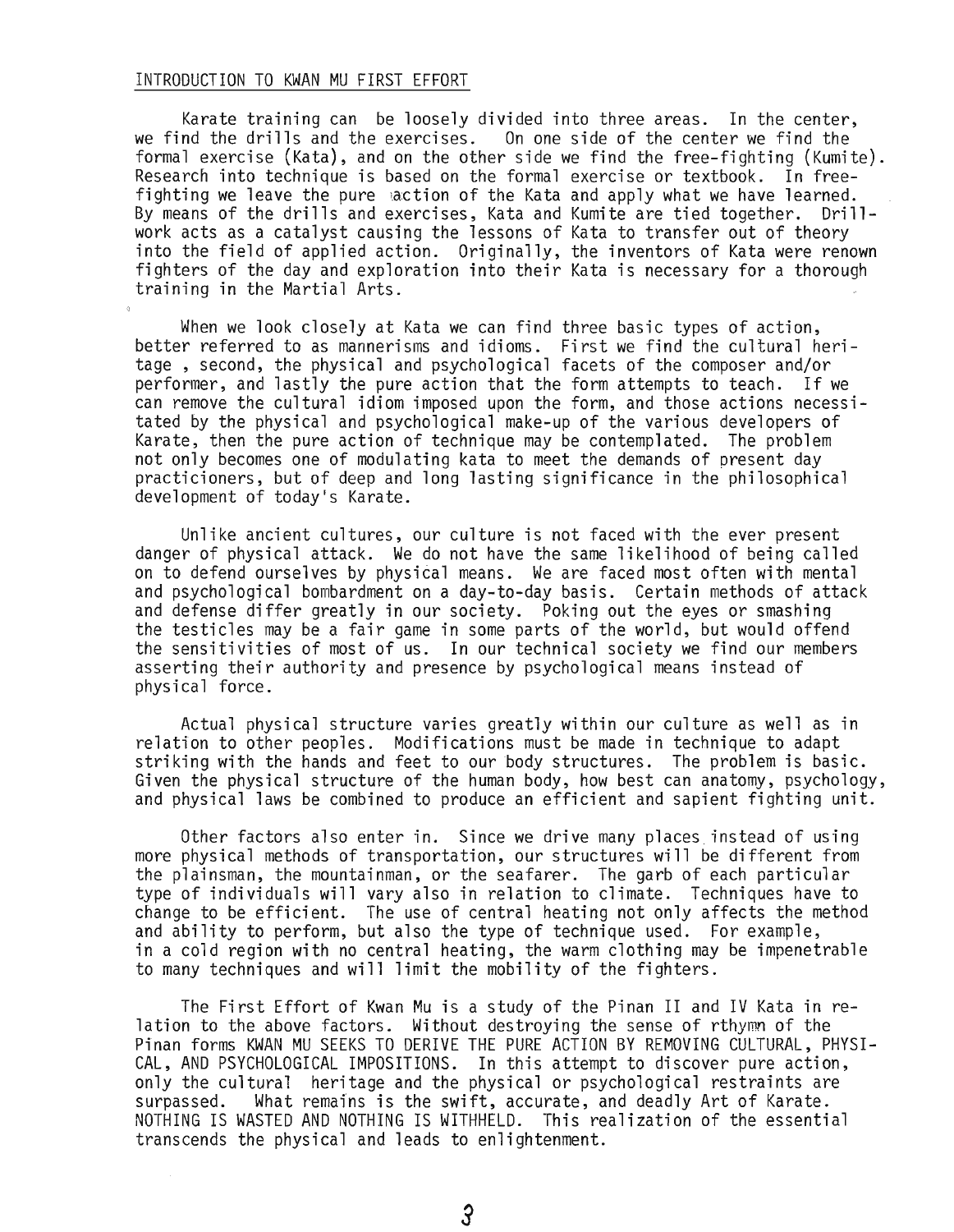### THE FOR MAL EXERCISE AS A DANCE

It is hard to codify what one knows instinctively. We use Karate defends and attack methods to subtly work with the body's control systems. The Kata of Karate shares this capacity with its' counter-part, the dance.. Dancing has values applicable to the human endeavor which are often lost on the Karateka solely interested in fighting. As it is difficult to convince someone of the value of something of which he has no knowledge, the following commentary will outline the common values of the dance in order that the Karate practicioner may judge the comparative values therein.

Dancing is an art that expresses impulses, desires, and feelings. Every art encompasses Content, Form, Message, and Means. These are expressed in the dance by the element of Movement.

Movement has basically three facets to be considered here. The first is Locomotor, the actual movements of walking,. running, leaping, etc. . The second is Axial, pendulum actions, sustained actions, percussive actions, propulsive actions, etc.. The third and last is a combination of the first two.

Space, Time, and Force are bound up in movement. Space is utilized in five ways; Direction, Body Position (prone, kneeling, standing, reaching), Dimension (size of movement), Movement to or from the gaze, and Floor Pattern. Time has three facets of involvement; Tempo. Beat (even or uneven), and Accent (regular or syncopated). Force considers Dynamics ( light or heavy), Quality ( staccato or legato) .. Force is also the range of intensity of the movement. Strength and agility are needed to expand the energies necessary for its application.

If the above outline is accepted as being the criteria for dance performance and understanding, one may interchange the word Kata for dance and see that the outline indeed describes Karate movement. If it does, then what is the physical difference between a Karated Kata and dancing.? Is a dancer then a Karateka? Perhaps the Karateka is a dancer.

The resemblence ceases with the different phylosophical values held in each art. Steeling the mind to cope with harsh physical punishment and achieving the will to endure unto death or victory mandates a deeply imprinted ethical base. This is not achieved by practice or fighting. It is entirely the product of the inculcated and cultured mind. All art expands the senses and helps to accomplish this goal.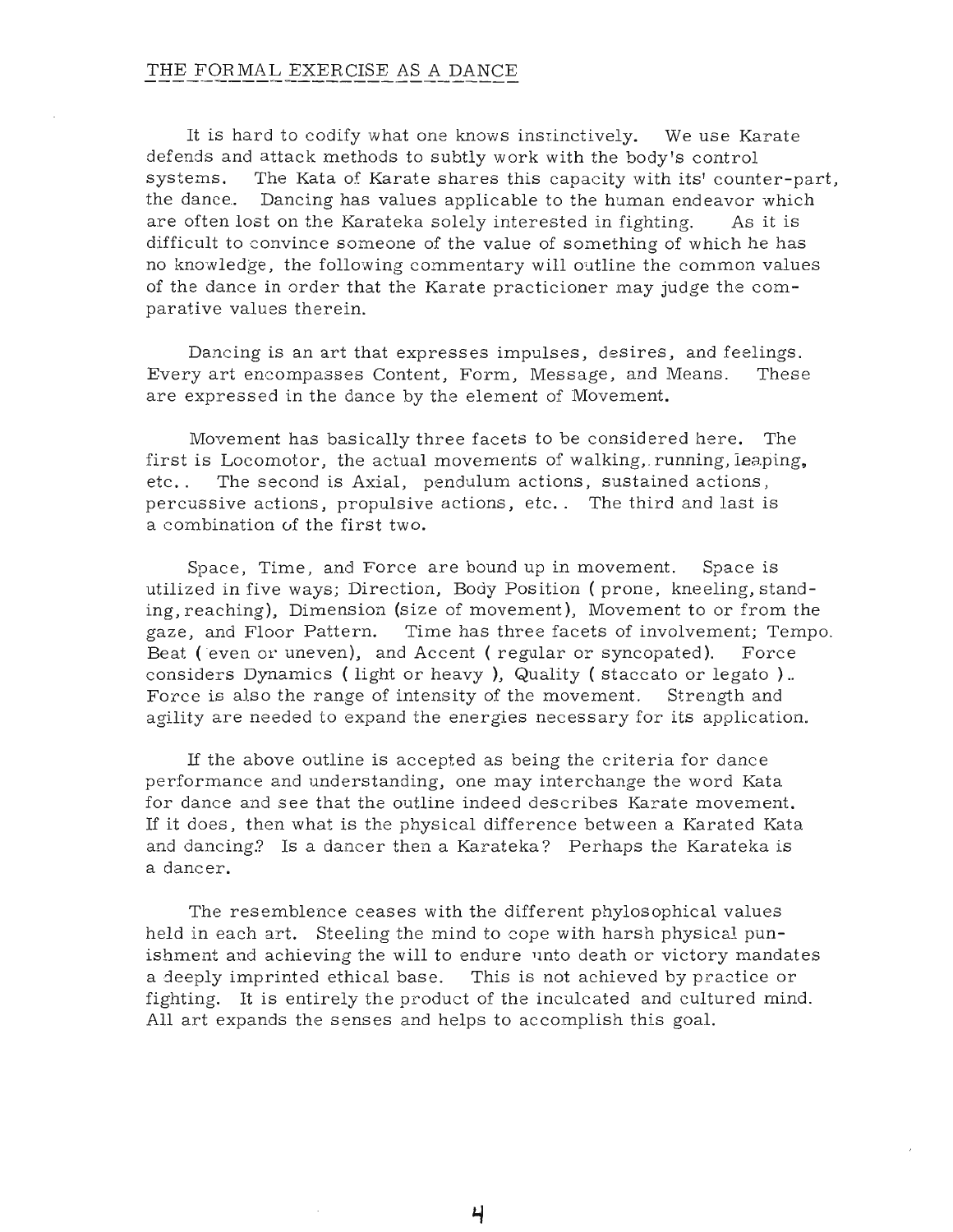#### THE KOAN OF KWAN MU, FIRST EFFORT

The feeling and mood of the form is introduced with the opening bow. The bow recognizes the serious endeavor the practitioner is about to attempt and gives credit and respect to those who have created this vehicle of expression. The character and worth of the performer to express the work of the master creating the kata is exemplified by the treatment of the opening.

After the bow, a traditional saluteof the particular school or style is customarily given. The KWANMUKAN practitioner calmly assumes a natural posture with the hands open at the sides. Lifting his elbows high above his shoulders, he will place the open hands ever the eyes, thumbs down and right hand covering the left. This signifies the unknowingness before birth and the newly awakened consciousness to be brought forth through action.

Then, with a sharp motion he tears his hands directly outwards horizontally enscribing a downward arc, ending with the right hand sudo striking the left palm directly in front of the Hara. This represents the sudden coming to awareness that life brings and the truth that all comes from a single realization centered in the Hara.

"I clear my mind, I set my attitude. This is my world, this is how I see it. It won't, nor will I, ever be exactly so again".

Anticipation limits the mind. Expectation of attack limits response. It is said that the mind works best when it works as though it is not present. Attachment to a moment in time that might never occur, or having been, may never repeat itself does not allow the self to react freely and mirror the ever changing ambient.

The antagonist in kata is oneself. The visualization of an attack and the resultant defend is a reflection of the inner self. We must "know" our foe. No one else can do it for us. The ego, the self, arises out of memory and sensation which induces us to identify with the past.

How then can the self be found to combat the untried enemy? The answer is found by existing through the opponent.

Funikoshi Gichin said, "There is no first attack in Karate." (Karate Ni Sente Nashi). He understood that each man and his opponent exist through each other and become one; making first attack an impossibility.

Through form we develop an uninhibited spirit. The mind must utilize its innate and spontaneous intelligence freely and without effort. Kata is a study in this concept. It is a controlled exercise designed to show spirit, awareness, strength, attitude, and anticipations.

When one anticipates, who has made the first attack? This is the Koan which opens the first effort.

5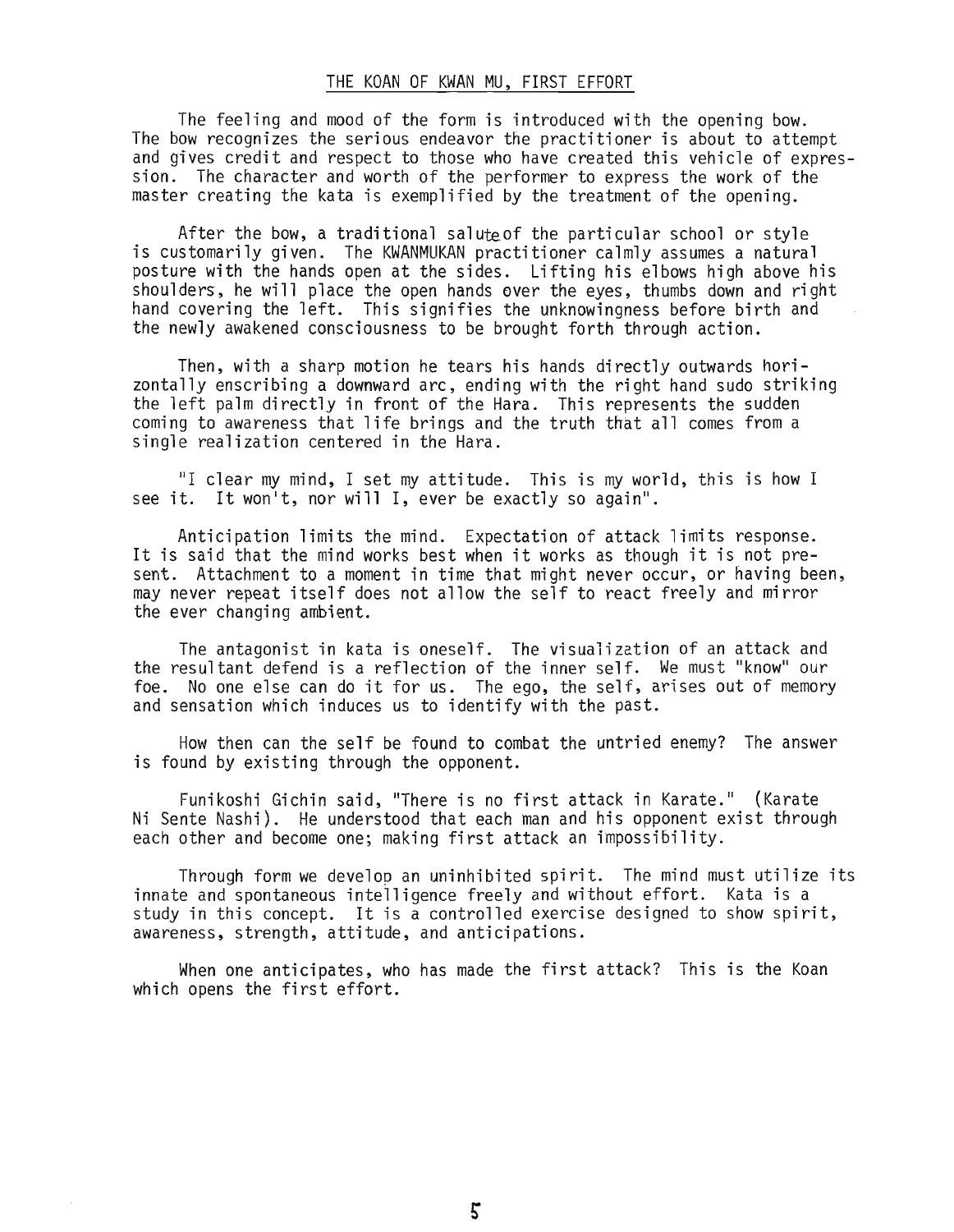## 1st Effort

- 1. Turn 90<sup>o</sup>CC to a RBStance and execute L HS Pressing Block.
- 2. Right away execute RT HS Rising Pressing Block and pull LH to chest area.
- 3. Execute LFT MS STPunch. Pull RT Hand to side.
- 4. Turn 180<sup>0</sup> Cwise to B forming LST BStance and execute RT HS Rising Pressing Block.
- 5. Right away execute LFT HS Rising Pressing Block and pull RT Hand to chest area.
- 6. Execute RT MS STPunch pull LFT Hand to side
- 7. Pull RT Foot to Lft side standing up straight toward C and execute Lft Snap Frt Kick while at the same time executing Lft MS BFist striking block
- 8. Lower foot and execute RT thrust BKick with RT BFBT strike toward D
- 9. Return RT Foot to Lft Foot position and step out toward C with LFT foot forming FF Stance toward C at the same time execute LFT MS PBlock
- 10. Execute extended LFT HS BFist Strike followed right away by RT Frt Kick and set RT Foot down forming RT FRTStance.
- 11. Execute extended RT HS BFist Strike followed right away by lFT FRTKick and set LFT Foot down forming LFT FRTStance.
- 12. Execute LFT HS Bfist strike and pull LFT Hand Closed Fist palm down toward RT HiD at the same time stepping forward to form RT FRTSTance and executing simultaneously RT MS Vert Fist Punch
- 13. Turn 180<sup>0</sup> COwise to D and execute LFT MS BFist striking block and right away execute RT Snap FRTKick
- 14. Lower RT Foot to floor and immediately execute LFT SKick to B, at the same time, execute LFT MS BFist parallel to Leg
- 15. Return foot and hand and with RT Foot step out toward B forming RT FRT Stance and execute RT MS LPunch. (14 and 15 should be done in rapid sequence)
- 16. Hithout shifting Rear Foot, execute RT rear Thrust BKick to A at the same time execute RT MS BFist parallel to leg.
- 17. Return Leg and Hand and with LFT Foot step out toward A forming LFT FRTStance and execute LFT MS LPunch (moves 16 and 17 should be done in rapid sequence)
- 18. Turn 90<sup>0</sup> toward D forming RT BStance and execute LFT LS Block.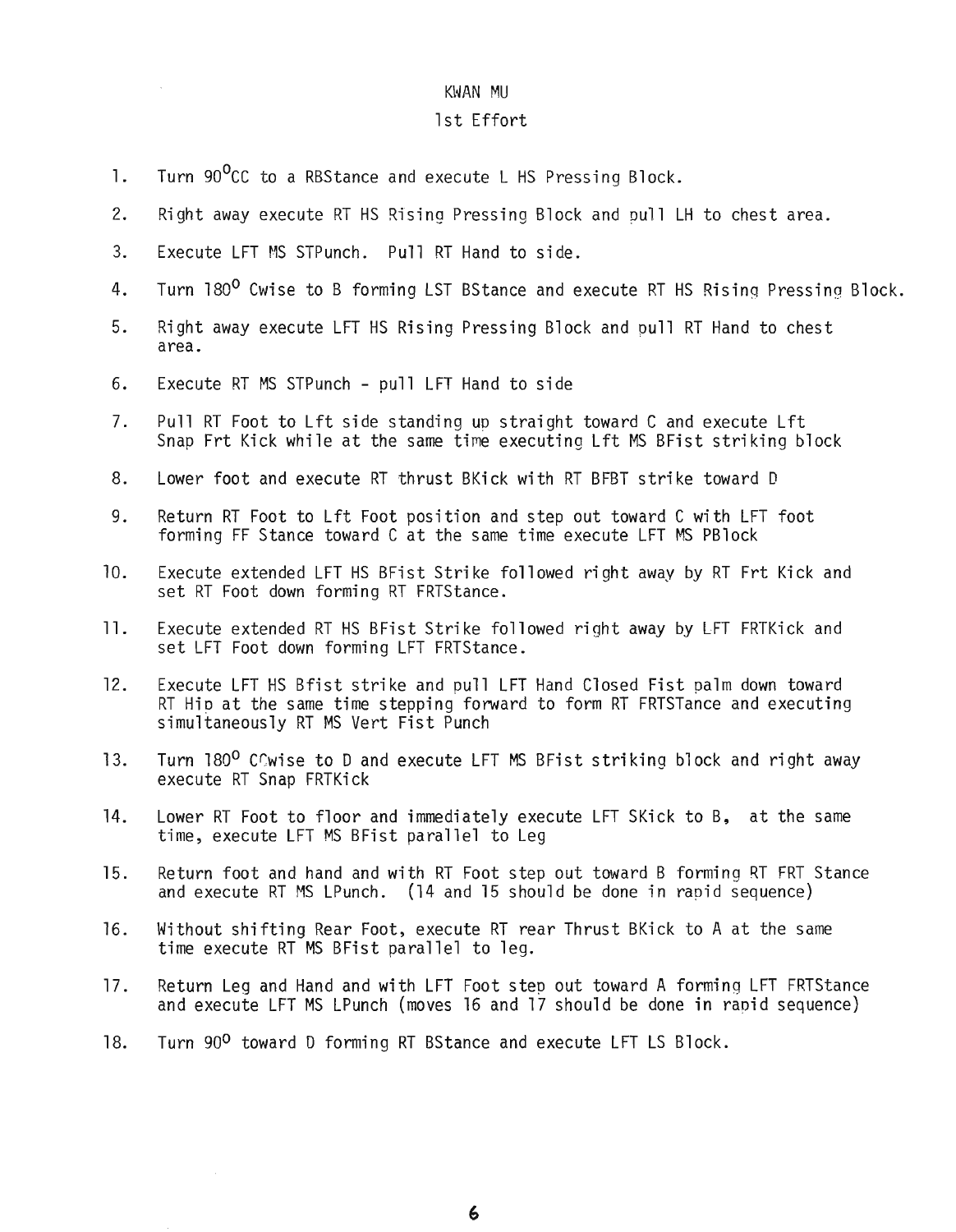# KWAN MU FIRST EFFORT (cont'd)

- 19. Execute RT HS Punch followed right away by RT FRTKick. Set foot down forming RT FRTStance
- 20. Execute RT Hand CR RBlock (Hand starts at Left Hip) followed right away by LFT MSPunch
- 21. Execute LFT Snap FRTKick. (19,20, <sup>21</sup> done without pause)
- 22. Then drop LFT Foot to ground, execute RT MS Punch.
- 23. Step out toward D to form RT FRTSTance while stepping, execute LFT and RR MS Punches (22 & 23 are done without pause, rapidly)
- 24. Turn CCwise 270<sup>0</sup> toward A forming RT BStance & execute LFT MS PBlock.
- 25. Execute LFT HS BFist FRT Strike and immediately step out to form RT FRTStance while executing RT MS LPunch.
- 26. Turn 180<sup>0</sup> Cwise to B forming LFT BStance and execute RT MS PBlock
- 27. Execute RT HS BFist Strike and immediately step out with LFT Foot to form LFT FRTStance while executing LFT MS LPunch
- 28. Recover LFT F to starting posture, Standing Up facing C and assume ready stance.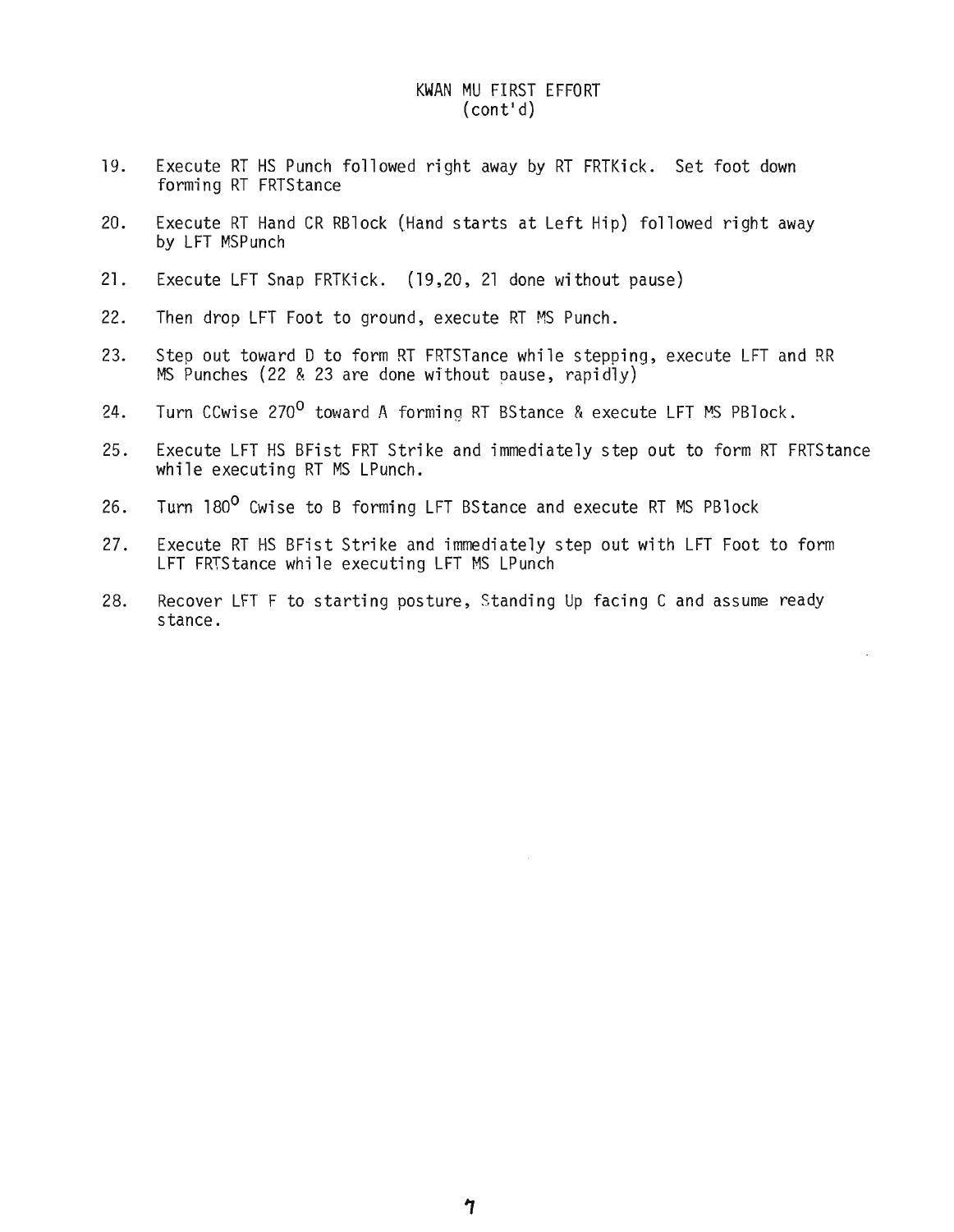Figure 1. Can you imagine how insulting an improper bow would be to the elders and seniors? A poor quality bow would reflect on the spirit of the Master whose character is represented in the form. Therefore, the correct bow must be performed to the satisfaction of those who are about to review the kata and to reflect proper honor and respect on the kata originators whose character is represented in the form. A weak bow is a sign of weak character and a signal to the karate seniors that the performer lacks conviction and doesn't respect the wisdom of the old masters.

Figures 2,3, and 4. This is a very ancient movement. Formally introducted in the "Kushanku" Kata by Karate Sakagawa, (a student of Kushanku) the action was redefined by "Bushi" Sokon Matsumura in the "Patsai" kata, and finally chosen as the first sequence in the Pinan II Kata. Introduction as the first movement of Kwan Mu <sup>I</sup> does not affect the wisdom of the kata as a beginner's form. Originally, the Pinan II kata was taught as the first kata in the series. This movement was felt by the masters to be important enough so that it was chosen to be the first sequence taught. By liberalizing the classical format, Kwan Mu allows for a free interplay between the kata and the kumite. Without breaking the original rhythm pattern, the block-attack techniques of Kushanku have been modified while still retaining strong classical traditions.

1

7A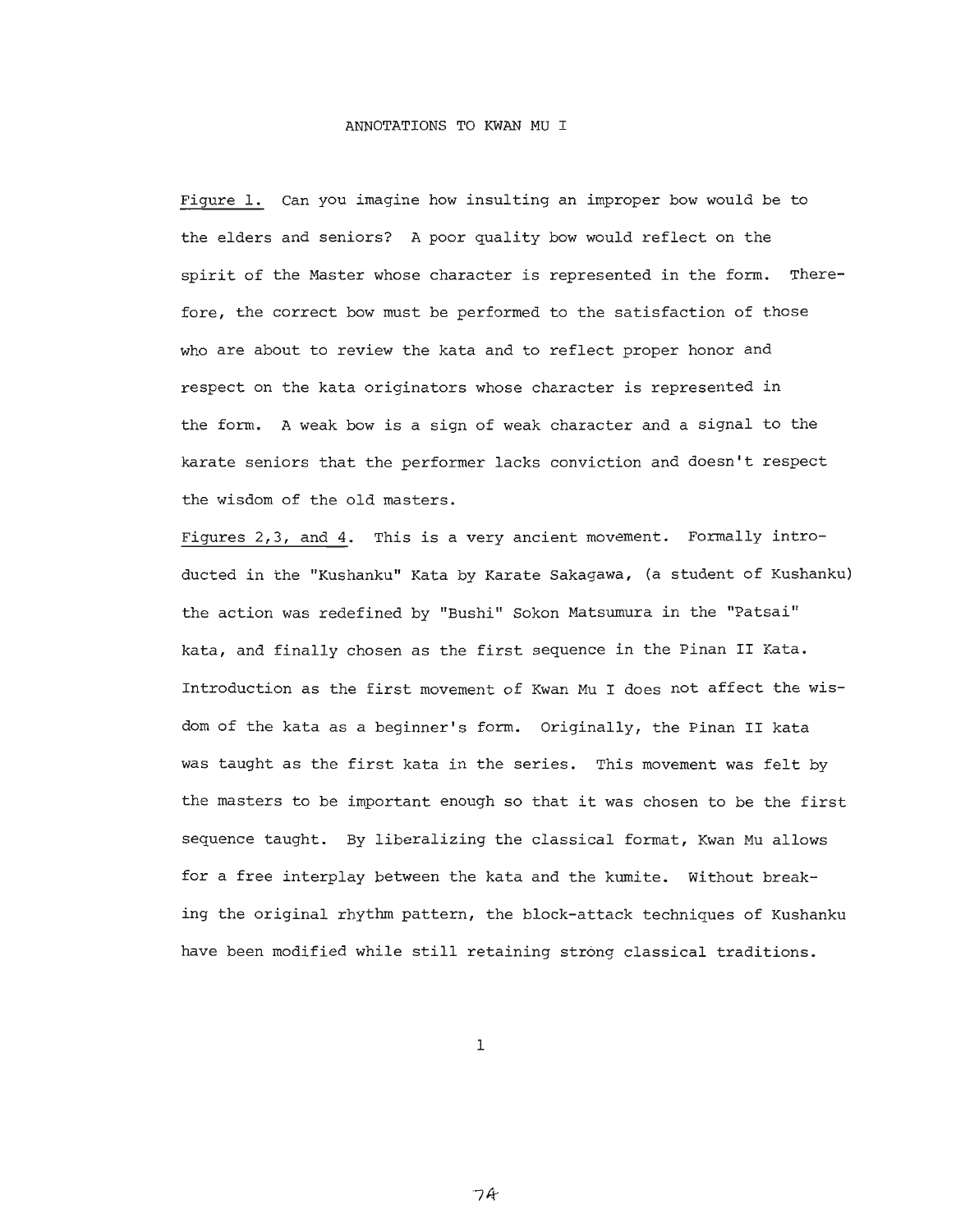Though defined as <sup>a</sup> High Section Block, this action in reality is <sup>a</sup> high punching attack with the elbow thrust outward into the opponent"s exposed inner arm. A hard powerful attack is made while a soft (indirect) block causes trauma to the inner arm.

Figures 5,6, and 7. Repeat to the opposite side.

Figure 8. As a movement of repose, the Water Flow Movement hides a whirlpool of dangerous proportions. As you and your opponent become one, your body will naturally move to avert your opponent's attack. Water is liquid and formless. Water never loses its nature. It always flows downward and teaches the lesson that we can overcome any difficulty or hardship if we go forward with self-confidence. Gathering strength, the body-mind-spirit becomes capable of flowing like water. The hands pulled to the hip draw the attacker into the twists and twirls of the water as it follows the path of least resistence. Grabbing at the water, it quickly flows through the fingers yet while moving slowly it destroys mighty mountains. The defender, like water, flows in and around the attack as the attacker is swept away by the calming flowing water. Strike at water. will it not flow unharmed around your striking weapon?

The koan of the First Effort is redirected along the Eightfold Path. Repose in this position and reflect on the koan.

2

 $76$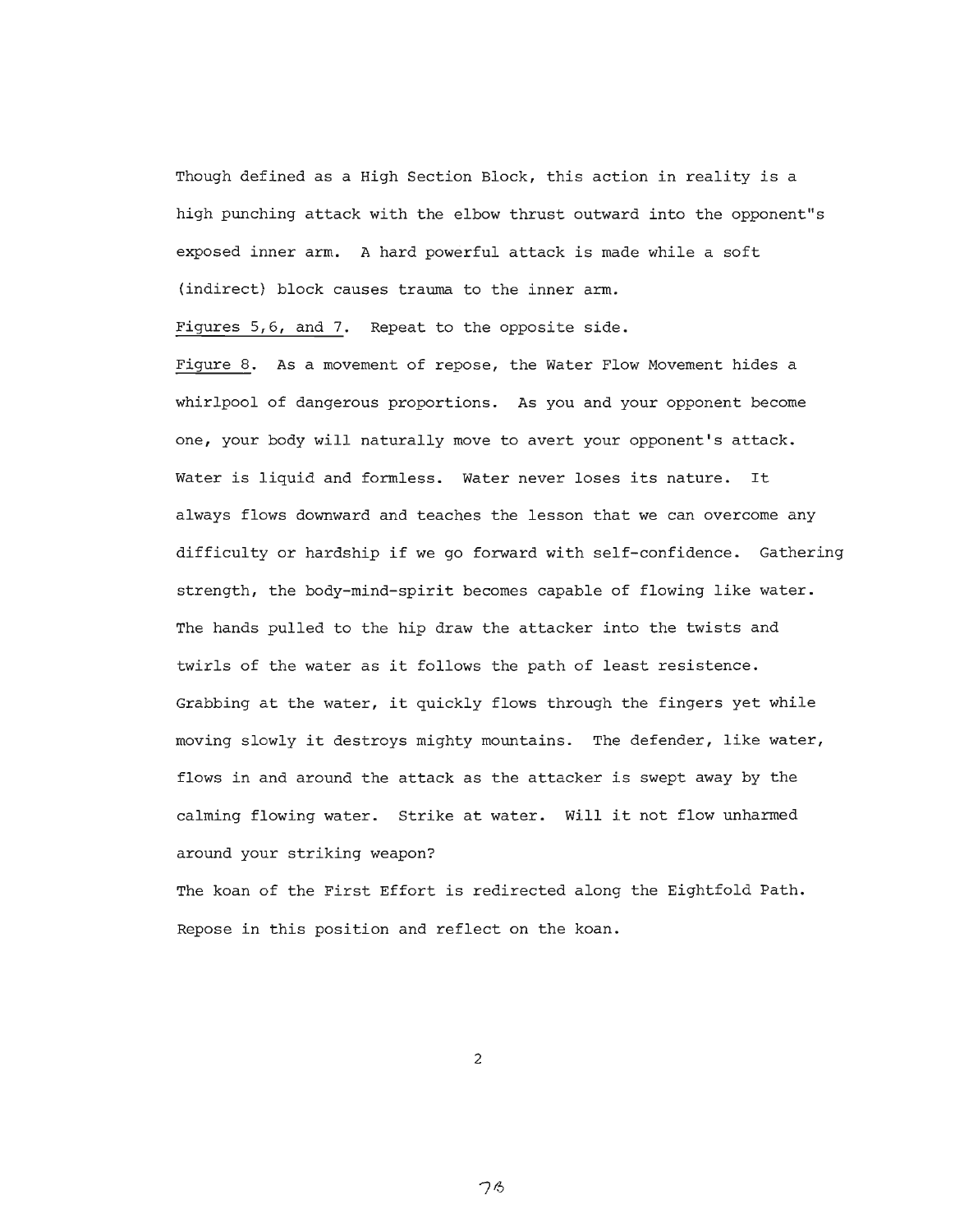Figures 9,10, & 11. Leg stretching drills in the form of a front kick and a back kick are incorporated at this point. Both kicks are related through the front stance. Prior movements loosened the upper body and raised the body temperature. This step energizes muscles necessary for kicking. Hand and foot used in unison help prevent disruptive actions and allow the beginner a more natural movement and balance. Back muscles are also trained for better kicking.

Figures 12-20. These movements bear a distinct relationship to the Pinan II Kata. The beginning student is introduced at an early level to the basics of kumite. The instructor can separate the actions, vary them, and use this plan to introduce novice block and attack techniques. The front kick is used as a basic training aid easily mastered by the beginner as well as effective in application. The actual interpretation of the kick varies in relation to the opponent. If you begin <sup>a</sup> right front kick and the opponent moves to your left, the kick would be changed to a RH kick to follow the opponent. Were he to move to your right, a side kick would probably ensue. The designation as a front kick in the form should not leave the other kicking variations unconsidered.

Figures 25-30. These actions relate to the sidekick elbow strike in Pinan IV. Both the KwanMu method and the method

3

 $7c$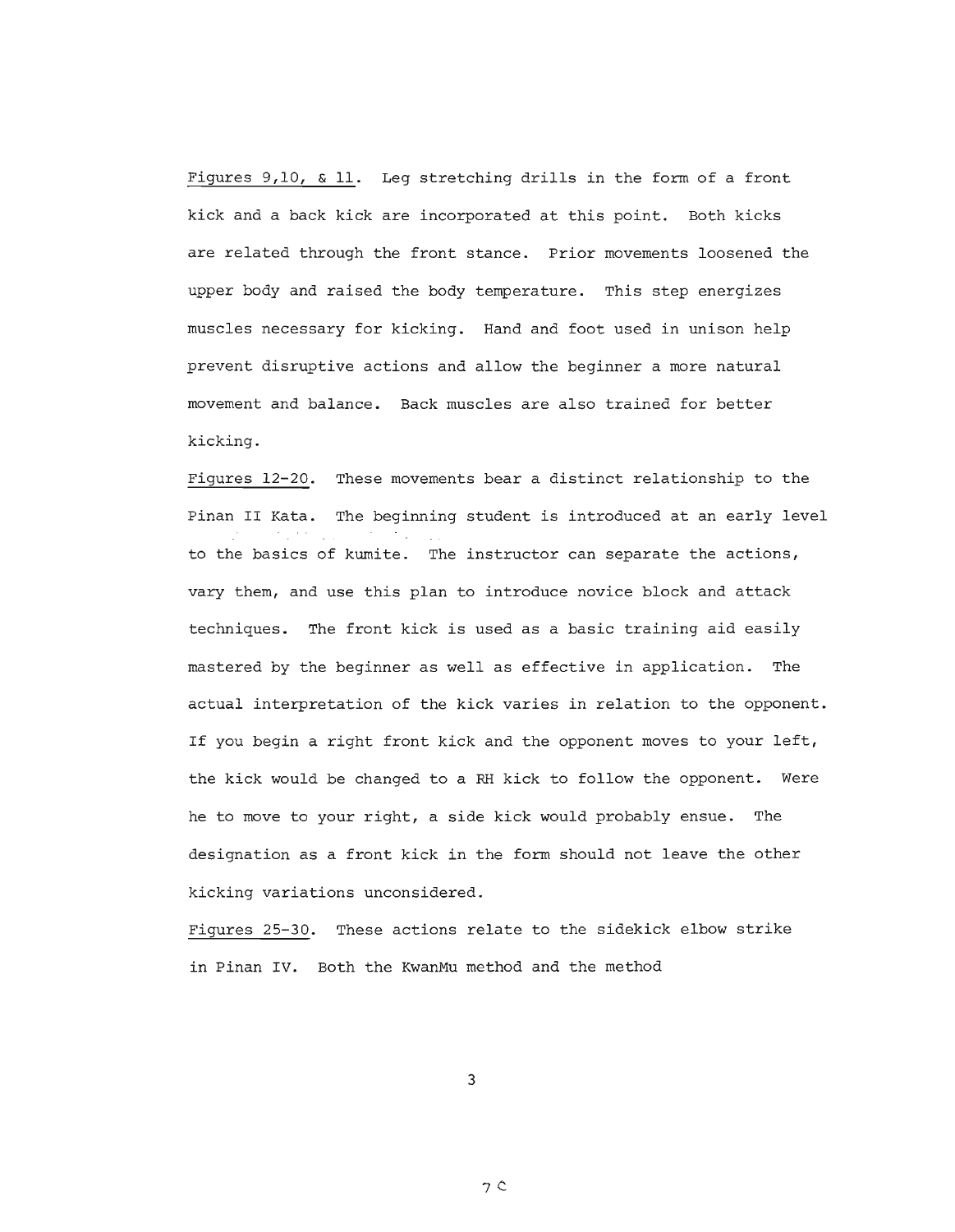in Pinan IV are identical and contain the same lesson. In Pinan IV, since we have not completed the initial drive, we do not need to step forward to complete the initial action. In Kwan Mu <sup>I</sup> the initial drive has been completed and to complement the kick, a step and a punch are necessary. Two powerful techniques are a proper side kick and a strong "reverse" punch. If the kata movement were performed quickly in free-fighting neither the elbow strike or the step punch would be done. As we retract the kicking foot and turn in the direction of the kick, the back hand would be quickly brought forward to punch before the step could be completed. This is another ancient action going back into the Kata. View the first kick-punch combination as <sup>a</sup> skip side kick and a punch. The second kick-punch combination should be viewed as a power-driven back kick followed by a punch. (Both common fighting maneuvers).

Figures 31-39. The return drive of the kata can be used in continued sequence, separated, or re-ordered to provide just about any combination that can be used to attack in kumite. These movements answer the questions posed in the return drive of recapitulation in the Pinan IV Kata and complement those of the return drive of Pinan **II.** Also, they are the attacking combinations of the two-man forms (the defends of which are contained in the Third Effort) .

4

 $7D$